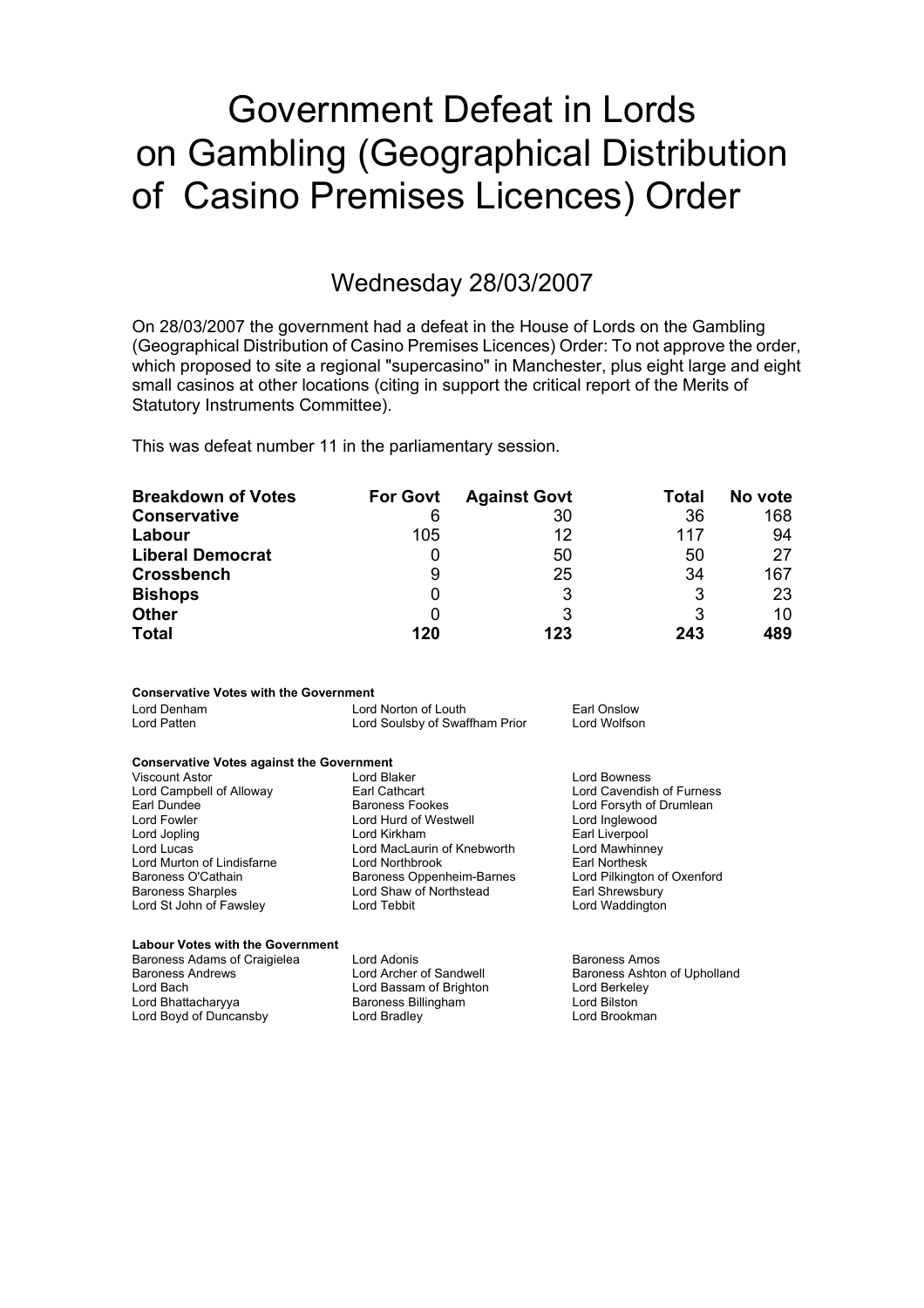Lord Brooks of Tremorfa **Lord Clinton-Davis** Lord Corbett of Castle Vale<br> **Baroness Crawley** Lord Cunningham of Felling Baroness David Lord Davies of Oldham Lord Davie<br>
Lord Dravson Lord Clare Lord Drayson **Lord Example Guiting**<br>
Lord Evans of Parkside **Lord Example Guiting**<br>
Lord Evans of Parkside **Lord Falconer of Thoroton** Baroness Falkender Baroness Farrington of Ribbleton Baroness Ford<br>Baroness Gale **Baroness** Golding Baroness Gale Baroness Golding Lord Gordon of Strathblane<br>Baroness Golding Lord Gordon of Strathblane<br>Baroness Goudie Lord Gould of Brookwood Lord Graham of Edmonton Lord Grocott Lord Harris of Haringey Lord Harrison Lord Hart of Chilton<br>Baroness Henig Baroness Henig<br>Baroness Henig Baroness Hilton of Eggardon Lord Hollick<br>Lord Howarth of Newport Baroness Howells of St Davids Lord Howie of Troon Lord Howarth of Newport Baroness Howells of St Davids<br>
Lord Hughes of Woodside Lord Janner of Braunstone Lord Hughes of Woodside Lord Janner of Braunstone Baroness Jones of Whitchurch<br>Lord Jones Lord King of West Bromwich Baroness Kingsmill Lord Lea of Crondall **Lord Leitch** Lord Leitch Lord Lipsey<br>
Lord Lofthouse of Pontefract Lord Macdonald of Tradeston Lord MacKenzie of Culkein Lord Mackenzie of Framwellgate<br>Baroness McDonagh Baroness McDonagh Lord McIntosh of Haringey<br>
Lord McIntosh of Haringey Baroness McIntosh of Hudnall<br>
Lord McKenzie of Luton Lord Moonie Baroness Morgan of Drefelin Lord McKenzie of Luton Lord Moonie Corress Morgan of Drefelin<br>
Lord Morris of Handsworth Lord O'Neill of Clackmannan Baroness Prosser Lord Morris of Handsworth Lord O'Neill of Clackmannan Baroness Quin<br>Baroness Quin Lord Richard Lord Robertson of Port Ellen Lord Rooker<br>
Baroness Rovall of Blaisdon Lord Sawver Lord Baroness Scotland of Asthal Baroness Royall of Blaisdon **Carloness Lord Sawyer Lord Sawyer**<br>1990 Lord Sewel **Lord Sheldon** Lord Snape Lord Soley Lord Soley Lord Stone of Blackheath<br>
Baroness Taylor of Bolton Lord Temple-Morris Baroness Thornton Baroness Taylor of Bolton Lord Temple-Morris **Baroness Thornton**<br>
Lord Tomlinson **Lord Lord Triesman** Lord Triesman Lord Tomlinson Lord Triesman<br>
Lord Tunnicliffe The Lord Turnberg

Lord Cunningham of Felling Baroness David<br>
Lord Davies of Coity<br>
Lord Donoughue Lord Gould of Brookwood Lord Graham<br>
Lord Harris of Haringey Lord Harrison Lord King of West Bromwich Lord Macdonald of Tradeston Lord MacKer<br>
Baroness Massey of Darwen<br>
Lord McIntosh of Haringey Baroness Mc Lord Sheldon Viscount Simon<br>
1 ord Solev Lord Stone of Bl Lord Varley Marner Cord Warner Cord Warner Cord Baroness Whitaker<br>
Lord Williams of Elvel Cord Woolmer of Leeds Cord Young of Norw

## **Labour Votes against the Government**<br>Lord Acton

Lord Ahmed Lord Alli<br>Baroness Kennedy of The Shaws Lord Mitchell Lord Faulkner of Worcester **Baroness Kennedy of The Shaws**<br>
Lord Morgan<br>
Lord Parekh Lord Morgan **Lord Patel of Blackburn**<br>Lord Rea **Collect Corporation Corporation**<br>Lord Rea Corporation Baroness Rendell of Babergh Baroness Warwick of U

#### **Liberal Democrat Votes with the Government**

#### **Liberal Democrat Votes against the Government**

Lord Newby 1980 Lord Oakeshott of Seagrove Bay<br>
Lord Redesdale 1980 Lord Rennard Baroness Thomas of Walliswood Baroness Thomas of Winchester<br>
Lord Tord Tordoff Corp of Monitiethomson of Monitiethomson of Monitiethomson of Monitiethomson Corp Corp and Lord Tordoff **Lord Tyler** Lord Tyler Lord Tordoff Lord Wallace of Saltaire<br>
Lord Wallace of Saltaire<br>
Lord Walson of Richmond **Baroness** Williams of Crosby

Lord Addington **Lord Avebury** Lord Avebury **Baroness Barker**<br>Baroness Bonham-Carter of Yarnbury Lord Bradshaw **Baroness Bonham-Carter of Yarnbury Lord Bradshaw** Baroness Bonham-Carter of Yarnbury Lord Bradshaw Lord Burnett Lord Clement-Jones Lord Dykes Viscount Falkland Earl Glasgow Lord Goodhart **Baroness Hamwee Baroness Hammen** Baroness Harris of Richmond<br>Lord Jones of Cheltenham **Baroness Harris of Alta Corporation** Lord Lee of Trafford Lord Jones of Cheltenham Lord Kirkwood of Kirkhope Lord Lee of Trafford Lord Lester of Herne Hill Baroness Linklater of Butterstone Lord Livsey of Talgarth Lord Mackie of Benshie end Lord Maclennan of Rogarth Baroness Maddock Lord Mackie of Benshie **Lord Maclennan of Rogart** Baroness Maddock<br>Lord McNally **Communist Baroness Miller of Chilthorne Domer** Baroness Neuberger Lord McNally **Baroness Miller of Chilthorne Domer** Baroness Ne<br>
Lord Newby **Communist Lord Cakeshott of Seagrove Bay** Lord Razzall Lord Redesdale **Lord Rennard** Lord Rennard Lord Roberts of Llandudno<br>
Lord Rodgers of Quarry Bank Lord Roper **Lord Robert Beller** Baroness Scott of Needhar Lord Rodgers of Quarry Bank Lord Roper **Baroness Scott of Needham Market**<br>
Lord Sharman **Baroness Scott of Needham Market**<br>
Lord Sharman **Baroness Scott of Needham Archan** Lord Shutt of Greetland Lord Smith of C<br>
Lord Taverne Clifton Lord Teverson Lord Steel of Aikwood<br>
Baroness Thomas of Walliswood Baroness Thomas of Winchester Lord Thomson of Monifieth Baroness Williams of Crosby

Lord Falconer of Thoroton **Baroness Falkender** Cord Foster of Bishop Auckland<br>Baroness Ford **Baroness** Lord Foster of Bishop Auckland Baroness Ramsay of Cartvale Baroness Turner of Camden Lord Young of Norwood Green

Baroness Warwick of Undercliffe